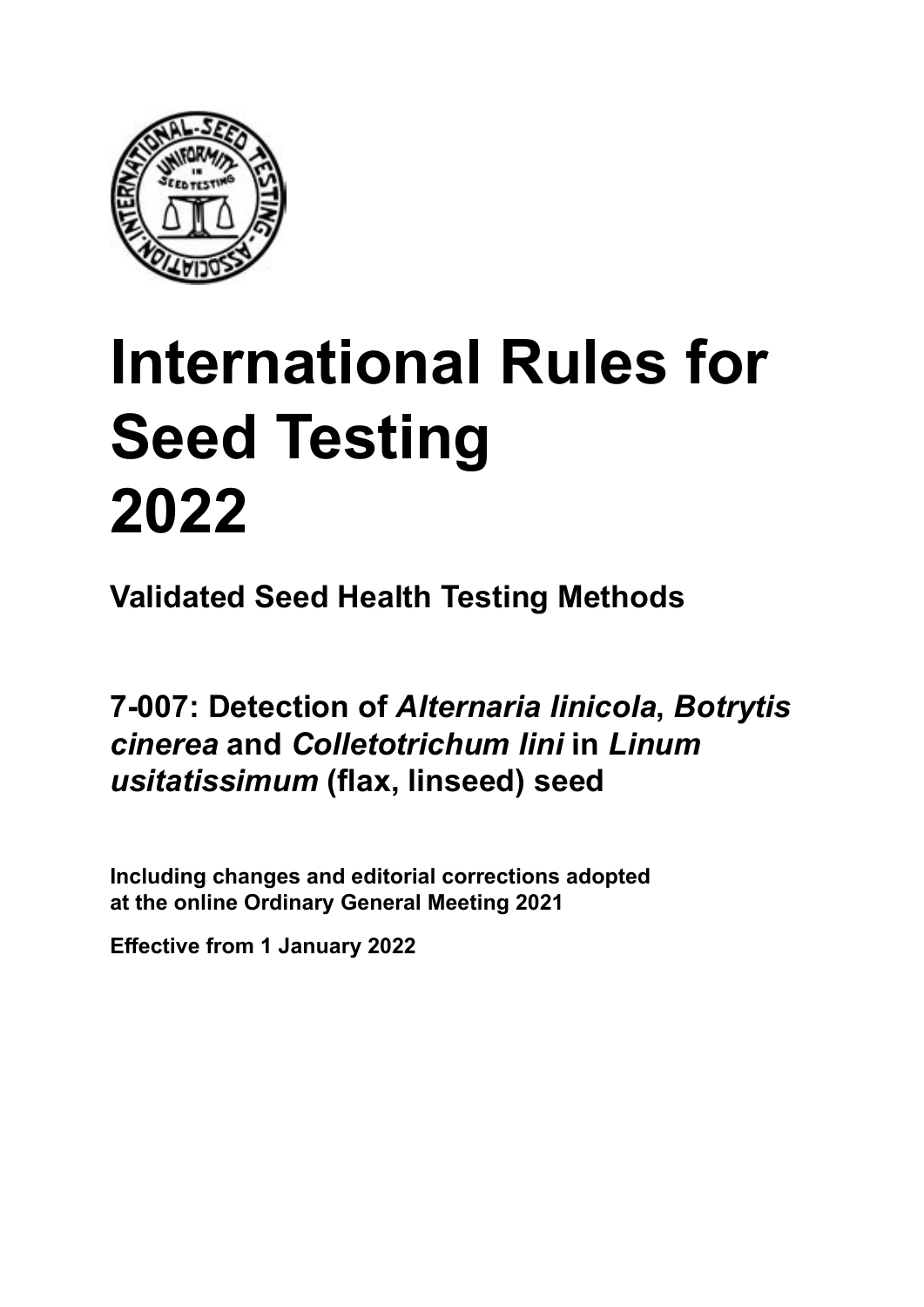## **Validation reports**

See References. Copies are available by e-mail from the<br>ISTA Secretariat at ista.office@ista.ch. ISTA Secretariat at ista.office@ista.ch.

lems relating to this method to the ISTA Seed Health Com-<br>mittee, c/o ISTA Secretariat. mittee, c/o ISTA Secretariat.<br>i Please send comments, suggestions or reports of prob-

## **Limitation de responsabilité Disclaimer**

Whilst ISTA has taken care to ensure the accuracy of the<br>methods and information described in this method description, ISTA shall not be liable for any loss or damage, etc.<br>resulting from the use of this method.<br>. resulting from the use of this method. Whilst ISTA has taken care to ensure the accuracy of the methods and information described in this method descrip-<br>tion, ISTA shall not be liable for any loss or damage, etc. tion, ISTA shall not be liable for any loss or damage, etc.<br>resulting from the use of this method.

## **Medidas de seguridad Sicherheitsmaßnahmen Sécurité Safety precautions**

Ensure you are familiar with hazard data and take Ensure you are familiar with hazard data and take<br>appropriate safety precautions, especially during weighing out of ingredients. It is assumed that persons carrying out this test are in a laboratory suitable for carrying out microbiological procedures and familiar with the principles of Good Laboratory Practice, Good Microbiological Practice, and aseptic techniques. Dispose of all waste materials in an appropriate way (e.g. autoclaving, disinfection) and in accordance with local health, environmental and safety regulations. Glade in 2. Validated Deed Health Testing holes by Safety precentions and the Sacrifice Control of the Control of the Control of the Control of the Control of the Control of the Control of the Control of the Control of the microbiological procedures and familiar with the principles<br>of Good Laboratory Practice, Good Microbiological Practice,<br>and aseptic techniques. Dispose of all waste materials in<br>an appropriate way (e.g. autoclaving, disinf fallstoffe sind auf geeignete Weise und entsprechend der vor Ort über der vor Ort über und Umwelt- und Umwelt-<br>Eine und Umwelt-Effective Counter of Nicholas Devel Teach Teach Teach Devel Safety precedutions<br>
Validation reports<br>
Safety precedution reports and the symbol state of the sementic of the symbol state of the based delay and share<br>
Propose of Good Laboratory Practice, Good Microbiological Practice,<br>and aseptic techniques. Dispose of all waste materials in<br>an appropriate way (e.g. autoclaving, disinfection) and in Validation reports<br>
Since The Texture 1988 and the mediator of the Since Theorem and Texture 1990 and the mediator of the mediator<br>
Effective and outer mediator of the mediator of the mediator of the mediator of the mediat Ensure you are familiar with hazard data and take<br>appropriate safety precautions, especially during weighing<br>out of ingredients. It is assumed that persons carrying<br>out this test are in a laboratory suitable for carrying o

## **Nota sobre el uso de traducciones Anmerkung zur Benutzung der Übersetzungen Note on the use of the translations**

The electronic version of the International Rules for Seed Testing includes the English, French, German and Spanish versions. If there are any questions on interpretation of the ISTA Rules, the English version is the definitive version. The electronic version of the International Rules for Seed Testing includes the English,<br>French, German and Spanish versions. If there are any questions on interpretation of the<br>ISTA Rules, the English version is the defin The electronic version of the International Rules for Seed Testing includes the English,<br>French, German and Spanish versions. If there are any questions on interpretation of the

Published by **Extending Association (ISTA)** The International Seed Testing Association (ISTA) Zürichstr. 50, CH-8303 Bassersdorf, Switzerland

© 2022 International Seed Testing Association (ISTA)

Alle Rechte vorbehalten. Kein Teil dieses Werkes darf in irgendwelcher Form oder durch Online ISSN 2310-3655

All rights reserved. No part of this publication may be reproduced, stored in any retrieval All rights reserved. No part of this publication may be reproduced, stored in any retrieval<br>system or transmitted in any form or by any means, electronic, mechanical, photocopying,<br>recording or otherwise, without prior per recording or otherwise, without prior permis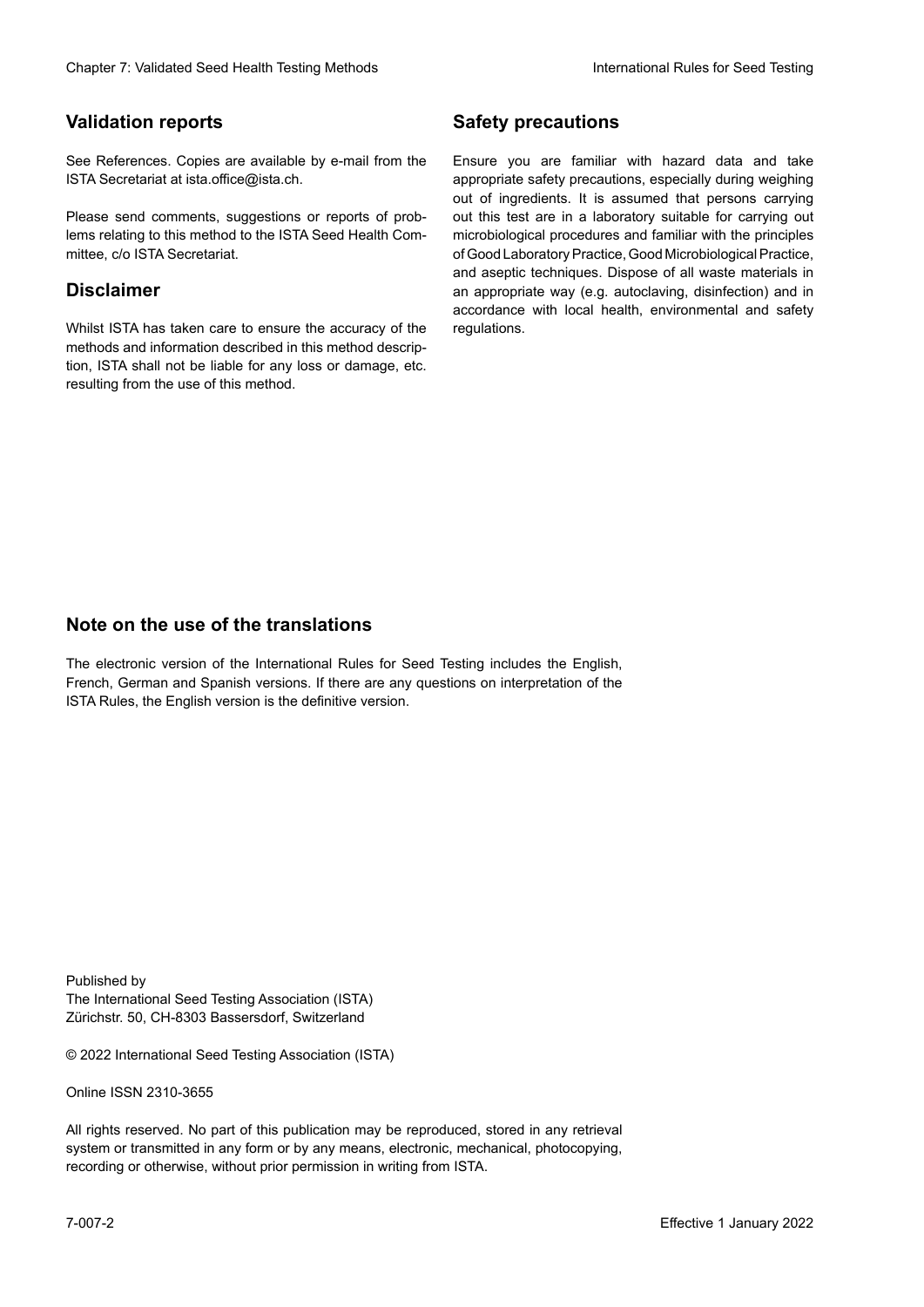# 7-007: Detection of *Alternaria linicola*, *Botrytis cinerea* and Colletotrichum lini in Linum usitatissimum (flax, *usitatissimum* **(lino) linseed) seed**

### **Hospedante:** *Linum usitatissimum* L. **Host:** *Linum usitatissimum* L.

Pathogen(s): Alternaria linicola J.W.Groves & Skolko; Botrytis cinerea Pers. ex Pers. (Perfect state Botryotinia<br>fuckeliana (de Bary) Whetzel syn Sclerotinia perfecto *Botryotinia fuckeliana* (de Bary) Whet-*Botrytis cinerea* Pers. ex Pers. (Stade parfait *Botryotinia fuckeliana* (de Bary) Whetzel, syn. *Sclerotinia* fuckeliana (de Bary) Fuckel.); *Colletotrichum lini Colletotrichum lini* (Westerd.) Tochinai, syn. *C*. *linesteral* Prostation, by Lagrange *Skehemark* (as Bary) Fucker, *Colleto-Reflection* (Westerd) Tookingi syn *Colleto-Reflection trichum lini* (Westerd.) Tochinai, syn. *C*. *linicola fuckeliana* (de Bary) Fuckel.) ; *Colletotrichum lini* (Westerd.) Tochinai, syn. *C*. *linicola* Pethybr. & Laff. (Westerd.) Tochinai, syn. *C*. *linicola* Pethybr. & Laff.

**Autores:** V. Grimault1 , I. Serandat1 , C. Brochard1 Rohen; S. Brière<br><sup>1</sup>GEVES-SNES, rue Georges Morel, BP 90024,  $\frac{490}{1}$  Beaucouze CEDEX,  $E$ -mail: valerie.grimault@geves.fr <sup>2</sup>Official Seed Testing Laboratory, The Volcani Center A.R.O., Bet-Dagan 50520, Israel E-mail: rkohen@volcani.agri.gov.il A.R.O., Bet-Dagan 50520, Israel IsraëlCourriel : rkohen@volcani.agri.gov.il E-mail: rkohen@volcani.agri.gov.il <sup>3</sup>Canadian Food Inspection Agency, 3851 Fallowfield Road, Ottawa, Ontario, Canada E-mail: stephan.briere@inspection.gc.ca  $P_{\text{p}}$ <sup>1</sup>GEVES-SNES, rue Georges Morel, BP 90024, SEVES-SIVES, rue Georges More<br>49071 Beaucouzé CEDEX, France  $G<sub>1</sub>$  deal couze CEDEA, France E-mail: valerie.grimault@geves.fr Authors: V. Grimault<sup>1</sup>, I. Serandat<sup>1</sup>, C. Brochard<sup>1</sup>, R.<br>Kabas<sup>2</sup>, S. Bridas<sup>3</sup> Kohen<sup>2</sup>, S. Brière<sup>3</sup>

# **Historial de revisiones Historique de la révision Revision history**

- Version 2.0, 2014-01-01: Replacement of methods 7-007, 7-017 and 7-018
- Version 2.1, 2016-01-01: Corrections to text
- Version 2.2, 2017-01-01: Reporting results revised
- Version 2.3, 2021-01-01: Sample size and Methods revised

#### **Background Historique Background**

Three ISTA methods (7-007, 7-017 and 7-018) were used to detect the three main pathogens of flax seeds, *Botrytis* cinerea, Alternaria linicola, Colletotrichum lini. The El Comité de Sanidad de Semilla de ISTA decidió fusio-den zum Nachweis der drei wichtigen Krankheitserre-cipaux des semences de lin ; *Botrytis cinerea, Alternaria*  Seed Health Committee of ISTA decided to amalgamate these three methods in a simple one to detect the three mese une métodos in a simple one to decet die une<br>pathogènes. These three methods were compared and conditions which varied between these methods and<br>also with the other ISTA existing ones were identified. also with the other ISTA existing ones were identified.<br>A pretest was carried out in GEVES to compare the  $\frac{1}{1}$  and  $\frac{1}{1}$  can analising ones were neutrined. A pretest was carried out in GEVES to compare the concentration of streptomycin, temperature, light and<br>
intervention concentration of streptomycin, temperature, light and medium on four replicates of 100 seeds. All conditions tested allowed the detection of the three pathogens, and addition of streptomycin at 50 mg/l in the media allowed to avoid the development of bacteria and at the same time did not affect the detection of the three pathogens. A peer to avoid the development of bacteria and at the same time<br>did not affect the detection of the three pathogens. A peer addition or streptomycin at 50 mg/l in the media allowed<br>to avoid the development of bacteria and at the same time<br>did not affect the detection of the three pathogens. A peer **Facebook** Alternative Simparcelis (1997), lead Une et nel and traited la détection de validation de trois par trois pathogènes. The control of the simparcelis control of the simparcy of the simparcy of the simparcy of th to avoid the development of bacteria and at the same time did not affect the detection of the three pathogens. A peer

validation between the three participating laboratories was then carried out by comparing the five proposed<br>conditions. Based on these results a new method was conditions. Based on these results, a new method was proposed to detect the three pathogens of *Linum* with only one method. In this method, two media can be used: potato dextrose agar or malt agar with streptomycin, seeds are<br>incubated at 20  $^{\circ}$ C, in darkness for 9 days and then under<br>12 b NUV/12 b dock to enhance approaching if problem incubated at 20 °C, in darkness for 9 days and then under houstated at 20 °C, in darkness for 5 days and then ander<br>12 h NUV/12 h dark to enhance sporulation if problem for pathogen identification occurs. The validation studies estudios de validación mostraron mostraron estos métodos personalidades per estos métodos personalidades per  $\epsilon$ showed that this method allowed detection of *Alternaria*<br>  $\frac{1}{2}$ *Colleton, Botrylis cinered,* and *Colleton chum um* at a threshold of 1 % with 100 % specificity and a sensibility especificidad of  $\frac{1}{2}$  y with 100 % specificity and a sensibility of 73, 77 and 100 % for *Botrytis cinerea*, *Colletotrichum*<br>of 73, 77 and 100 % for *Botrytis cinerea*, *Colletotrichum lini* and *Alternaria linicola* respectively. The comparative *uni* and *Alternaria unicola* respectively. The comparative test has been organised by International Seed Testing Association Seed Health Committee.<br>
– 2001 - 2002 - 2003 - 2004 - 2005 - 2006 - 2007 - 2008 - 2009 - 2008 - 2009 - 2008 - 2009 - 2009 - 2009 - 20 l'on rencontre des difficultés à identifier le pathogène. Les études de validation ont montrées que cette méthode per-*linicola*, *Botrytis cinerea,* and *Colletotrichum lini* at a et *Colletotrichum lini*. A un seuil de 1 à 100 % de spécifi-of 73, 77 and 100 % for *Botrytis cinerea*, *Colletotrichum* **International Rules for Seed Testing Colletotrichum Chapter 2: Unit and Testing Chapter 7: Unit and Testing Chapter 7: Unit and Testing Chapter 7: Unit and Testing Chapter 2: Validated Seed Health Chapter 7: Validated Se** 

#### **Treated seed**  $\mathbb{Z}$  vergleichstest wurde durch das International Seed Testing and Seed Testing and Seed Testing and Seed Testing and Testing and Testing and Testing and Testing and Testing and Testing and Testing and Testing and Tes Association Seed Health Committee organisiert. **Treated seed**

This method has not been validated for the determination of *Alternaria linicola, Botrytis cinerea* and *Colletotrichum* lini on treated seed. Seed treatments may affect the performance of the method. (Definition of treatment: any performance of the method. (Definition of treatment: any<br>process, physical, biological or chemical, to which a seed lot is subjected, including seed coatings. See 7.2.3.).

#### **Tamaño de la muestra** kalischer, biologischer oder chemischer Natur, dem eine mis, à l'inclusion des enrobages de semences. Voir 7.2.3.) **Sample size** Saatgutpartie unterzogen wird, einschließlich Saatgutum-

The sample (total named of seeds tested) size to<br>be tested depends on the desired tolerance standard (maximum acceptable percentage of seeds infested) maximum acceptable percentage or secas infested)<br>and detection limit (theoretical minimum number of pathogen propagules per seed which can be detected). co de propágulos de propiesas de propiesas de propiesas de propiesas de propiesas de propiesas de propiesas de por semilian de muestra de muestra de muestra de muestra de muestra de muestra de muestra de muestra de muestra de muestra de muestra de muestra de muestra de muestra de muestra de muestra de muestra de muestra de muestra The sample (total number of seeds tested) size to principle propinsipale problem water the context. prüften Samen Sampler von der gewünschten Toleranzen Der akzeptabler Prozentsatz der Prozentsatz der befallen central central de semente de semente de semente de semente de semente de semente de semente de semente de semente de semente de semente de semente de semente de semente de semente de semente de semente de semente de semen The minimum sample size should be 400 seeds.

### **und der Nachweise (theoretische Materials**  $\frac{1}{2}$ inder infektiven pro Samen, die nachgewiesen werpropagaules de l'agent par semence pouvant et reduce pouvant et reduce pouvant et<br>La taille minimum de l'échantillon de 400 semences. La taille minimum de 400 semences. La taille minimum de 40<br>La taille minimum de 400 seme

- **Materiales in den können)**<br>Die Geschichte sollte sollte sollte sollte sollte sollte 400 Sa-*Material de referencial de referencial* un otro material un otro ma-**Reference** material: reference cultures or other appropriate material
- **PDA or MA plates with streptomycin sulphate:** 90 mm Petri dishes (one per 10 seeds)<br>
Material de référence ou autre de référence ou autre de référence ou autre de référence ou autre de référence ou autre de référence de référence de référence de référence de référence de ré
- **Incubator:** capable of operating at 20  $\pm$ 2 °C, equipped with timer-controlled near-ultraviolet light (NUV, peak at 360 nm)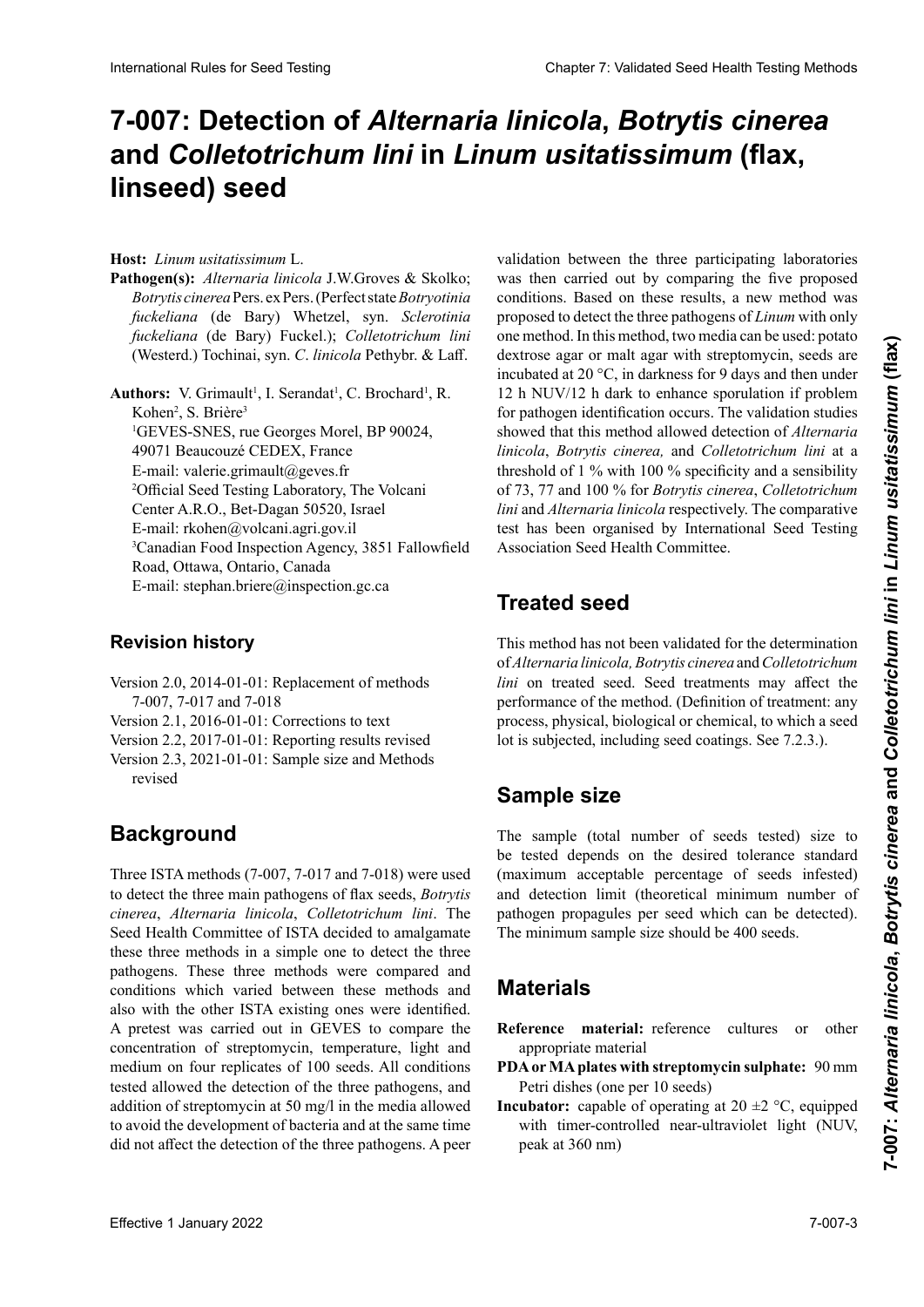# **PDA- oder Manager Manual Streptoms, Black, Sylvania, Sylvania, Sylvania, Sylvania, Sylvania, Sylvania, Sylvania, Sylvania, Sylvania, Sylvania, Sylvania, Sylvania, Sylvania, Sylvania, Sylvania, Sylvania, Sylvania, Sylvania**

- 1. Pretreatment: None.
- per plate, evenly spaced, onto the agar surface of each 2. Plating: Aseptically place a maximum of 10 seeds PDA or MA plate.
- 1. Pretrataminum **1.** Pretratamines.<br>
3. Incubation: Incubate plates for 9 days at 20 °C in the dark. Alternating 12 h periods of darkness and NUV light can also be used as an option to complete darkness.
- 4. Reference material: Subculture a reference culture to a PDA or MA plate at the same time the seeds are<br>plated and incubate with the test plates a Fight of the plate at the same time increase are<br>plated and incubate with the test plates.
- 5. Examination: After 9 days of incubation, examine en que son sembradas e incubadas las placas para el keln inkubieren. 12-h Wechselintervalle von Dunkel-plates for *Alternaria linicola*, *Botrytis cinerea* and piaics<br>Callatas  $\frac{1}{2}$ places for the nutrue unicous, *Bourgus* cincreu and<br>Colleteirely we have a represented in fortage seeds in each plate, for each pathogen. Colletotrichum *lini*. Record the number of infected
- las placas para *Alternaria linicola*, *Botrytis cinerea* y *Colongation of membation*. Only for use without NUV light. If no sporulation is observed at 9 days, extend incubation at 20 °C with alternating 12 h periods of darkness and NUV to obtain spores until 14 days after plating. Examine plates for Alternaria linicola, Botrytis cinerea and Colletotrichum lini.  $\epsilon$ . References in each place, for each pathogen. oder March der March der March zur seit wie die ausgelegten Zeit wie die ausgelegten Sa- $\frac{1}{2}$  de l'échantillon et incuber avec les sements de l'échantillon et incuber avec les sements de l'échantillon et incuber avec les sements de la communication de la communication de la communication de la communicat 6. Prolongation of incubation: Only for use without
- 7. Record: Record the number of infected seeds in each plate, for each pathogen. plate, for each pathogen.
- 8. Identification criteria
- 8. Identification criteria<br>8.1 *Alternaria linicola*: Examine plates for dense olive-8.1 *Alternaria linicola*: Examine plates for dense olivegrey colonies, 1.5–3 cm diameter. Some colonies of saprophytic *Alternaria* spp. can resemble those of saprophytic *Alternaria* spp. can resemble those of<br>*A. linicola* but the conidia of *A. linicola* are diagnostic A. *linicola* but the conidia of A. *linicola* are diagnostic (Fig. 1). Colonies should therefore be examined under ×50–100 magnification. Conidiophores are simple, occurring singly or in bundles, unbranched, erect, often geniculate, with 1–2 or more scars, pale olive-<br>brown and septate. Conidia form singly, are smooth<br>walled. olive-brown. elongated conical to ellipsoid brown and septate. Conidia form singly, are smooth walled, olive-brown, elongated conical to ellipsoid or obclavate, gradually tapering towards the beak.<br>The beak is long occasionally branched muriform The beak is long, occasionally branched, muriform  $4-16$  um with transverse senta and occasionally  $1-4$ longitudinal septa, sometimes slightly constricted at the septa,  $16-230 \times 3-4.5$  µm (Fig. 2) (Corlett & Corlett 1999; David 1991; Malone & Muskett 1997). The size of conidia (body and beak) is given<br>as an indication but should not be a compulsory. as an indication but should not be a compulsory<br>identification outcomes Singulant progressive, step **identification criterion.** Size of conidia depends on the correct und vertice in details very discussed on the 1991; Malone & Museum and Museum 1992. The model of the model of the contract of the contract of the contract of the contract of the contract of the contract of the contract of the contract of the contract of the contract  $\zeta$ iowin incuia, isolaic,  $\zeta$ iowin conditions. depending on references they have been described as  $(13-)$ de identitier identitier in the also contained also contained also contained also contained also contained also contained also contained also contained also contained also contained also contained also contained also cont  $(13-16(-22.5) \times (3-13.5-4(-4.5))$  pm (Danm *et al.*,<br>2014) or 20–130 × (7–)17–24(–30) µm (anonymous, 1991). Short red streaks and water soaked areas may be visible on the hypocotyls and cotyledons of some infected seedlings (Fig. 3). Cheater 7. Validated Seed Fescin Testing holistoks<br>
Hermannic Note, and an experiment of the same voltage and state and the same voltage and the same voltage and the same voltage and the same voltage and the same voltage The beak is long, occasionally branched, muriform<br>4–16 µm with transverse septa and occasionally 1–4<br>longitudinal septa sometimes slightly constricted. Chever 7 Voldstad Sesel teelilli wering to be a speciality to consider the control of the speciality of the control of the speciality of the speciality of the speciality of the speciality of the speciality of the speciali  $4-16$  μm with transverse septa and occasionally  $1-4$ sivent vers le bec. Le because le because de long de long de long de long de long de long de long de long de long de long de long de long de long de long de long de long de long de long de long de long de long de long de l growth media, isolate, growth conditions: depending Effective 1 and the state of the state of the state of the state of the state of the state of the state of the state of the state of the state of the state of the state of the state of the state of the state of the state
	- nected seedings (Fig. 3).<br>8.2*Botrytis cinerea*: Examine for roots showing a soft rot and covered by abundant grey mycelium (Fig. 4) or just mycelium very flat, diffuse and not aerial,

possibility of sclerotia producing (Fig. 5). Colonies possibility of sclerotia producing (Fig. 5). Colonies on agar measure up to 5 cm in diameter after 5 on agar measure up to 5 cm in diameter after 5 days. Identification can be checked by high-power microscope (magnification ×200). Mycelium of tape-like hyphae producing bunches of branching<br>conidionhores with ovoid-hyaline one-celled conidia conidiophores with ovoid-hyaline one-celled conidia  $8-11 \times 6-19$  µm (Fig. 6). When analysts are familiar with the fungus naked eve examination is sufficient with the fungus, naked eye examination is sufficient for identification (Muskett & Malone 1941; Tempe

1963; Malone & Muskett 1997; Ellis & Waller 1974).<br>8.3 Colletotrichum lini: Easily recognised by visual<br>examination Examine the plates for shell pink to 8.3 Colletotrichum lini: Easily recognised by visual<br>examination Examine the plates for shell nink to examination. Examine the plates for shell pink to salmon coloured colonies (Fig. 7). Colonies of *C. lini* and natural myare a fine woolly-grey at the centre to salmon pink at are a line woony grey at the centre to salinon pink at the outer edge. Dark globose fruiting bodies (acervuli) may be scattered throughout the agar adjacent to the seed (Fig. 8). Characteristic long, black tapering hairs<br>or setae 2–5 septate, 60–120  $\times$  2–4  $\mu$ m arise from<br>the base of each acervulus. Bright orange conidial *lini* son similares a finas lanas grises en el centro a rosa or setae 2–5 septate, 60–120 **×** 2–4 μm arise from of setae  $2-3$  septate,  $00-120 \times 2-4$   $\mu$ m anse nom the base of each acervulus. Bright orange conidial the base of each acervulus. Bright orange conidial<br>masses appear on the seed and agar adjacent to the seed. Conidia are hyaline; oblong to dumbell shaped, seed. Conidia are nyaline; oblong to dumbell shaped, one celled, straight ends 9–15 × 3–4 μm (Malone & one celled, straight ends 9–15 × 3–4 µm (Malone &<br>Muskett 1997; Kulshrestha *et al.*, 1976). Record the number of infected seeds in each plate. salmon coloured colonies (Fig. 7). Colonies of *C. lini*<br>are a fine woolly-grey at the centre to salmon pink at<br>the outer edge. Dark globose fruiting bodies (acervuli)<br>may be scattered throughout the agar adjacent to the<br>s

#### unicelulares, de extremos rectos entre 9–15 **×** 3–4 µm (Malone & Muskett 1997; Kulshrestha *et al*. 1976). bis lachsfarbenen Kolonien zu kontrollieren (Abb. 7). rechercher des colonies couleur rose pâle à saumon (Fig. 7). Les colonies de *C. lini* sont gris nuage au centre **General methods**

- **General methods**<br>**Checking tolerances:** Tolerances provide a means of<br>assessing whether or not the variation in results within about the accuracy of the results. Suitable tolerances,<br>which can be applied to most direct seed health tests,<br>can be found in Table 5B Part 1 of Chapter 5 of the can be found in Table 5B Part 1 of Chapter 5 of the ISTA Rules, or Table G1 in Miles (1963). assessing whether or not the variation in results within or between tests are sufficiently wide as to raise doubts which can be applied to most direct seed health tests,
- **Reporting results:** The result of a seed health test<br>should indicate the scientific name of the pathogen should indicate the scientific name of the pathogen detected and the test method used. When reported on an ISTA Certificate, results are entered under 'Other 5B del Capítulo 5 de las Reglas ISTA o en la Tabla G1 jeder Platte bestimmen. **Méthodes générales** Determinations'.

The report must indicate the number of seeds tested. In the case of a negative result (pathogen not detected),<br>the results must be reported as 'not detected'. In the case of a positive result, the report must indicate In the case of a negative result (pathogen not detected),

para de cado de a positivo resun, un report mási márcial. the percentage of infected seeds.

#### $\Omega$ uelity eseuranos aanty a  $\mathbf{B}$ **Quality assurance**

#### En el caso de un resultado negativo (patógeno no detecture tradition, el resultado de beste informado como 'no ser informado como 'no ser informado como 'no ser meisten direkten Saatgut-Gesundheitsprüfungen angewendet werden kann, findet sich in Tabelle 5B Teil 1 **Specific training**

detectado'. I his test should only be performed by persons who have been trained in fungal identification or under the direct des Kapitels 5 der ISTA-Vorschriften, oder in Tabelle This test should only be performed by persons who have supervision of someone who has.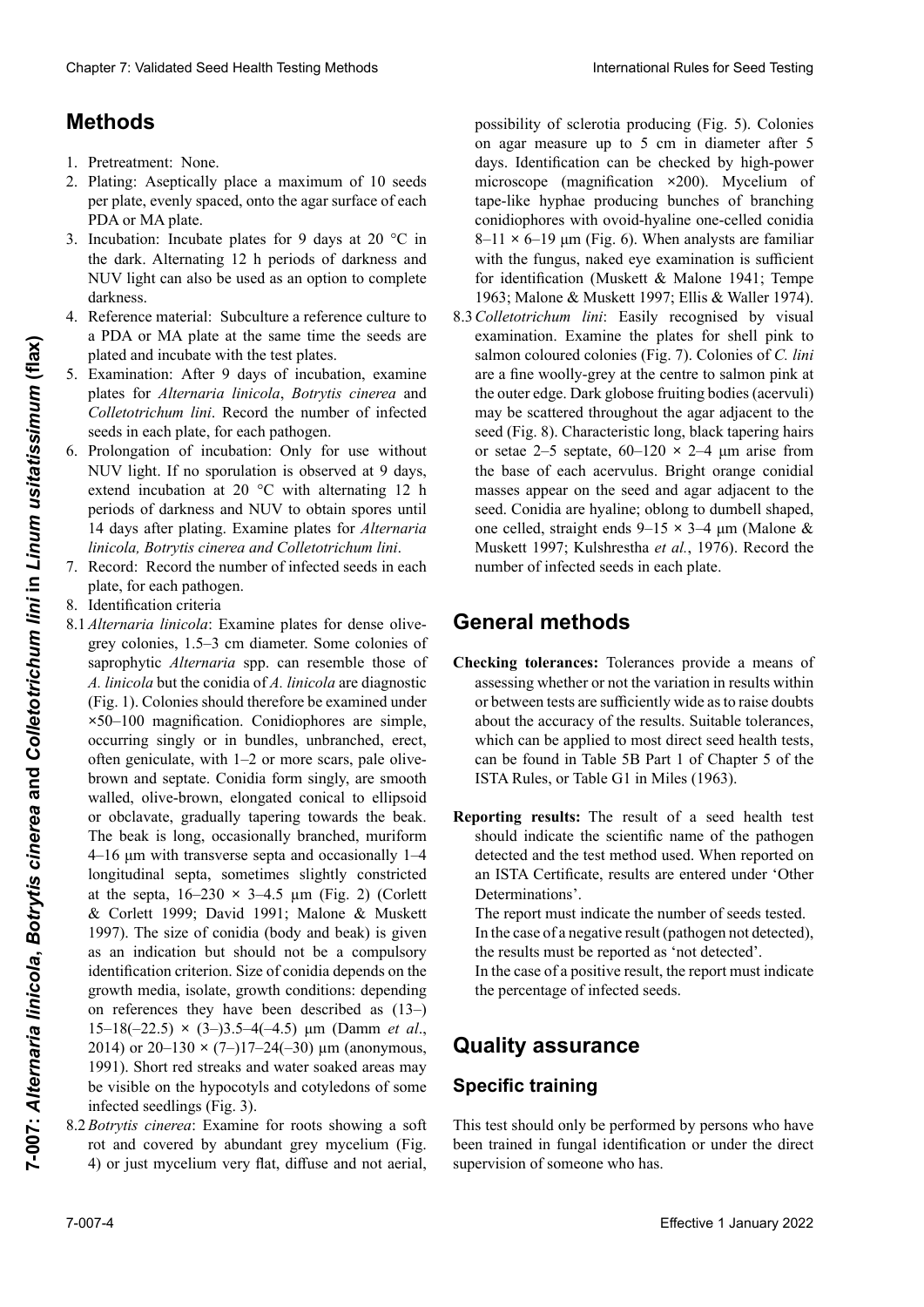

**Figure 1.** Olive-grey colonies of *A. linicola* and darker colonies of saprophytic *A. alternata* on malt agar.



**Figure 2.** Conidia of Alternaria linicola. ×600



Figure 3. Reddish streaks on cotyledons and hypocotyls caused by *A. linicola*.



Figure 4. Seedling showing a soft rot (arrow) and abundant sporulated grey mycelium.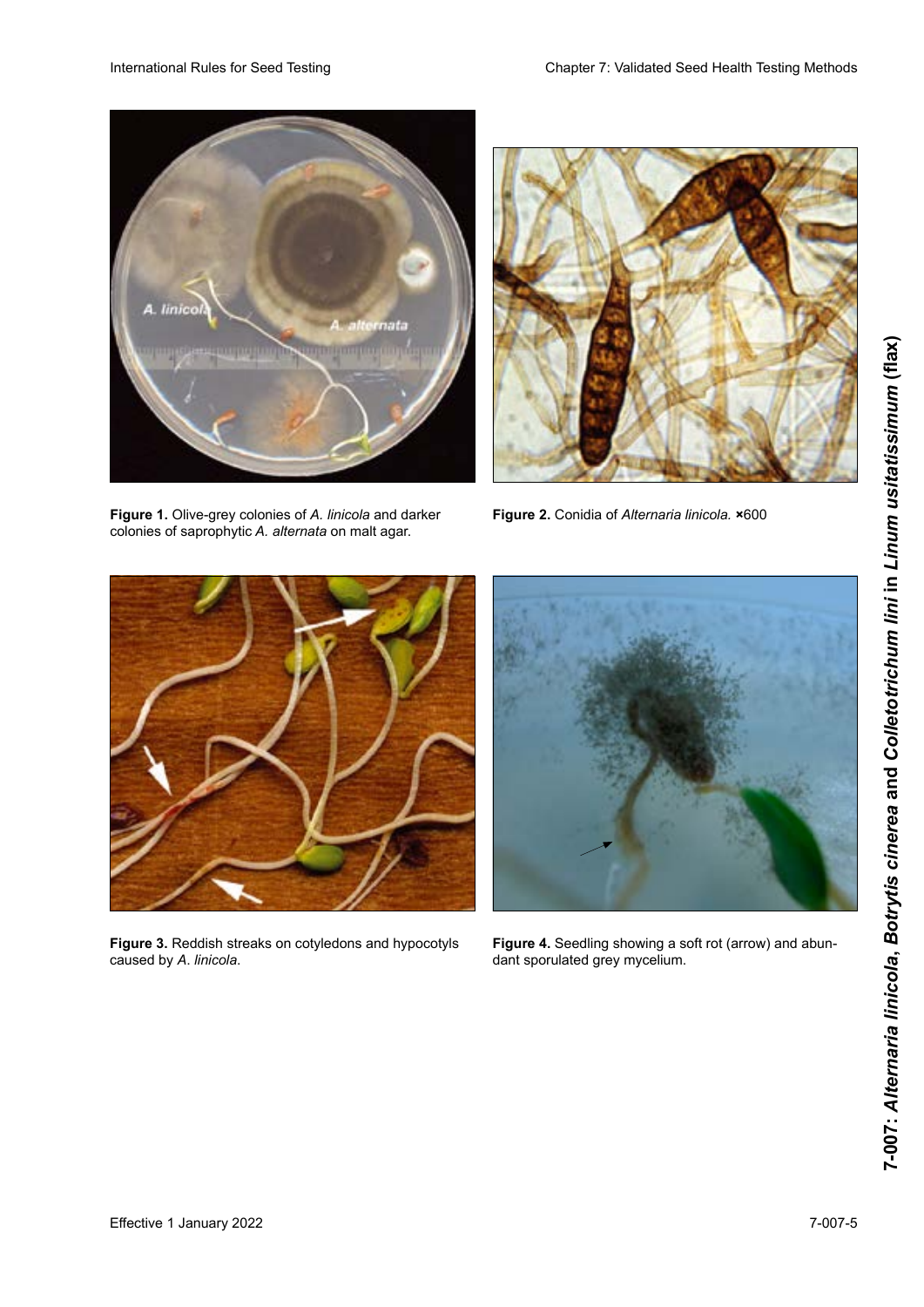

**Figure 5.** Colonies of *Botrytis cinerea* spreading from diseased flax seed on malt agar after 9 days of incubation. Sclerotia are visible (right).



Figure 6. Conidiophores and conidia of Botrytis cinerea and tapelike mycelium. ×150.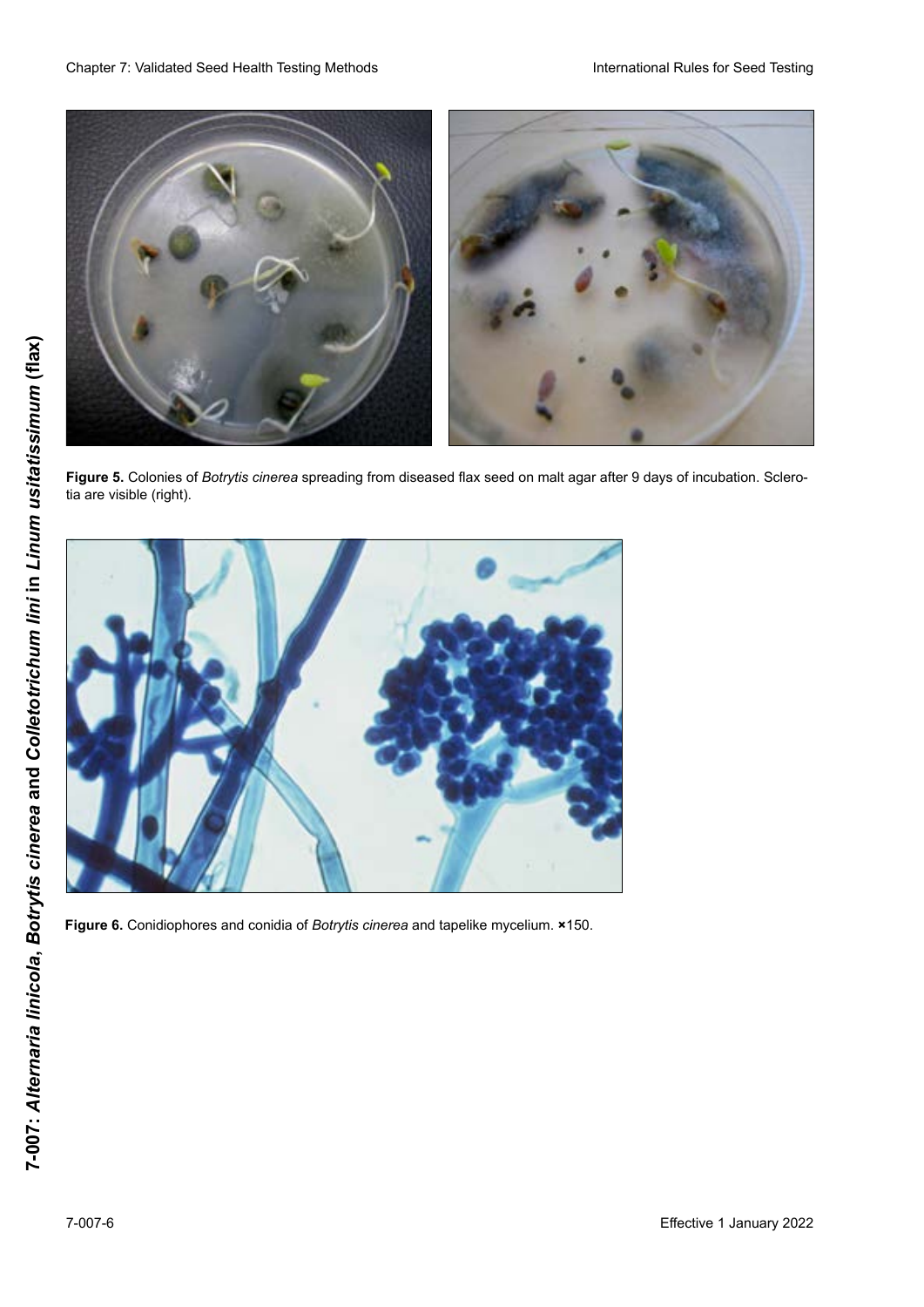

**Figure 7.** Salmon-coloured colonies of *Colletotrichum lini* growing from flax seed on malt agar.

![](_page_6_Picture_4.jpeg)

Figure 8. Acervuli of Colletotrichum lini on flax seedling.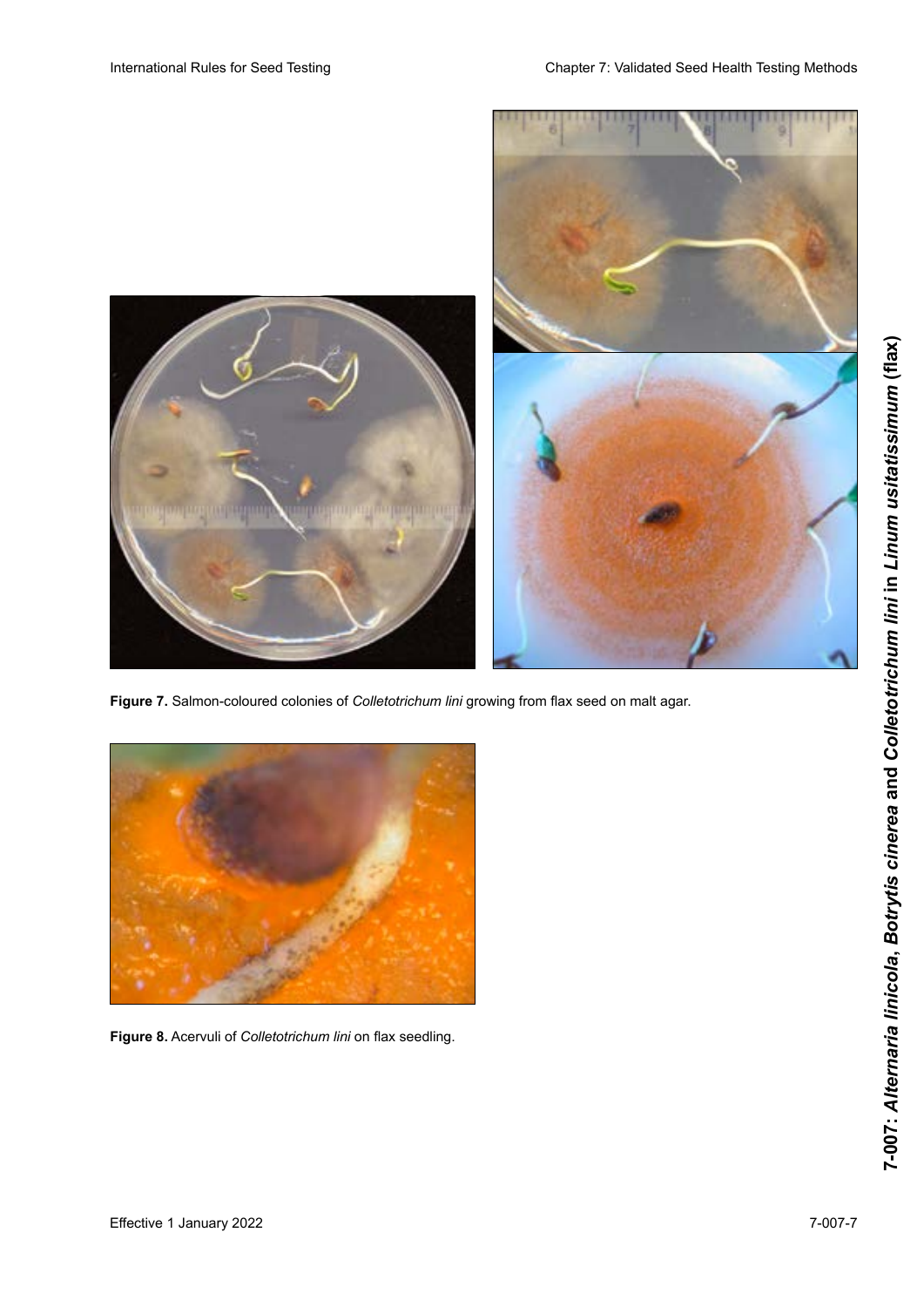# $\blacksquare$ Critical control points (CCP)

Preparation of PDA or MA plates: the source of agar may vary from manufacturer to manufacturer. Both PDA and MA can be bought as a powdered medium, or MA can be made up as per recipe. Suitable products used in **Puntos critical** control (Productor doit in resultat position of agar is used, a check of the quality should be made, asing a reference for with a known infection level, or a reference isolate and and a los resultation in the nutrient of the nutrient of influence is sustainability of isolate measured. Pay particular attention distantion of the unit measured t ay particular disension PO en como el manuel como el polo en polared. Clearlor 7: Validierte Fortest (Poly Trefni) below the **Christian Clearlor 1.** Suppose the method of the christian Clearlor 1. Although the state of the results of the christian Clearlor 1. Januar 2022<br>
Christian Clearlor the comparative test include PDA, Cristomalt, agar-agar and streptomycin. Any equivalent products should be sustamability of isolate measured. Pay particular attention<br>to the growth characteristics of reference isolates. die Herkunft des Agars die Ergebnissen betreffen kann von Lieferant zu Liefer zu Liefer zu Lieferant zu Liefer Cheape 7 Validated Seat Health Teatricial Seat Health Teatricial Seat Health Teatricial Company of Nicholas Seat Health Teatricial Seat Teatricial Company of the Cheap of the Cheap of the Cheap of the Cheap of the Cheap o may influence the results. The level of available nutrients on the quality should be made, using a reference lot

#### Modia and colutione **Media and solutions**

# producto extensiones de bería ser apropiado. Cada vez que apropiado. Cada vez que apropiado. Cada vez que apro Media and solutions<br>Potato dextrose agar + streptomycin

calidad, usando un lote de referencia con un nivel conoci-Potato dextrose agar (BD or equivalent) (CCP): 39 g **Distilled/deionised water:** 1000 ml **Streptomycin sulphate\*:** 50 mg \*added after autoclaving tomalt, Agar-Agar und Streptomycin. Ähnliche Produkte **Potato dextrose agar (BD or equivalent) (CCP):** 39 g Effective 1 January 2022<br> **Effective 1 January 2022**<br> **Colleton and <b>Solution**<br> **Collective 1 January 2022**<br> **Collective 1 January 2022**<br> **Collective 1 January 2022**<br> **Collective 1 January 2022**<br> **Collective 1 January 202** 

deionised water. Streptomycin sulphate can be dissolved in sterile distilled/

# **Preparation**

- **estreptomicina** container. 1. Weigh out ingredients into a suitable autoclavable
- 2. Add 1000 ml of distilled/deionised water.
- 3. Dissolve powdered PDA in the water by stirring.
- 4. Autoclave at 121 °C and 15 psi for 20 min.
- and add streptomycin sulphate dissolved in sterile distilled/deionised water. 5. Allow the agar to cool to approximately 50  $\degree$ C
- **Preparación H**erstein 1920 **Milieux et solutions** 6. Pour 18–20 ml of the molten agar into 90 mm Petri dishes and allow to solidify before use.

#### $1.91.$  Pesar todos los reactivos en un recipiente apropiado en un recipiente apropiado en un recipiente apropiado en un recipiente apropiado en un recipiente apropiado en un recipiente apropiado en un recipiente apropiad 1. Einwiegen aller Komponenten in ein geeignetes auto-**Storage** klavierbares Gefäß. **Potato dextrose agar (BD ou equivalent)(CCP) :** 39 g

para autoclave.  $\frac{1}{2}$ . Agregar 1000 may be stored at  $\frac{1}{2}$  desired aprovement  $\frac{1}{2}$  $P^{\text{area}}P^{\text{a}}$ Eau **distillée/désionisée :** 1000 ml Prepared plates may be stored at 4 <sup>o</sup>C for up to 6 weeks.

# **Malt agar + streptomycin**

Agar-agar: 20 g<br>Malt: 10 g **Malt:** 10 g \*added after autoclaving **Distilled/deionised water:** 1000 ml **Streptomycin sulphate\*:** 50 mg  $\frac{1}{\sqrt{2}}$ . Laisser refroidir l'agar jusqu'à env. 50 °C et ajouter refroidir l'agar jusqu'à env. 50 °C et ajouter refroidir l'agar jusqu'à env. 50 °C et ajouter refroidir l'agar jusqu'à env. 50 °C et ajouter refroidir l

Streptomycin sulphate can be dissolved in sterile distilled/ deionised water. If using a commercial preparation ensure that it contains 2 % agar and 1 % malt extract. **Sulfato de estreptomicina \*:** 50 mg **Streptomycinsulfat\*:** 50 mg  $\frac{1}{2}$  m et laisser solidifier avant emploi.

# \*agregar después de esterilizar con autoclave \*Zugabe nach dem Autoklavieren **Preparation**

- $\frac{1}{1}$  Words out in anodicate into a quitable entacles which destilada estérica destilada estánda estérica una provincia una provincia una provincia una provincia una provincia una provincia una provincia una provincia una provincia una provincia una provincia una provincia una prov 1. Weigh out ingredients into a suitable autoclavable<br>container.<br>2. Add 1000 ml of distilled/deionised water. container.
- comanier.<br>2. Add 1000 ml of distilled/deionised water.
- 2. Add 1000 fm of district deformsed<br>3. Dissolve in the water by stirring.
- 3. Dissolve in the water by stirring.<br>4. Autoclave at 121 °C and 15 psi for 20 min.
- **Proparate Preparate Here** distilled/deionised water. distilled/deionised water. 4. Allocave at  $121$  C and 15 psi for 20 mm.<br>5. Allow the agar to cool to approximately 50  $^{\circ}$ C distilled/deionised water. and add streptomycin sulphate dissolved in sterile
- Pour  $18-20$  m dishes and allow to solidify before use. 6. Pour 18–20 ml of the molten agar into 90 mm Petri

### **Eau distillée durch Rühren.**

Prepared plates may be stored at 4  $\degree$ C for up to 6 weeks.